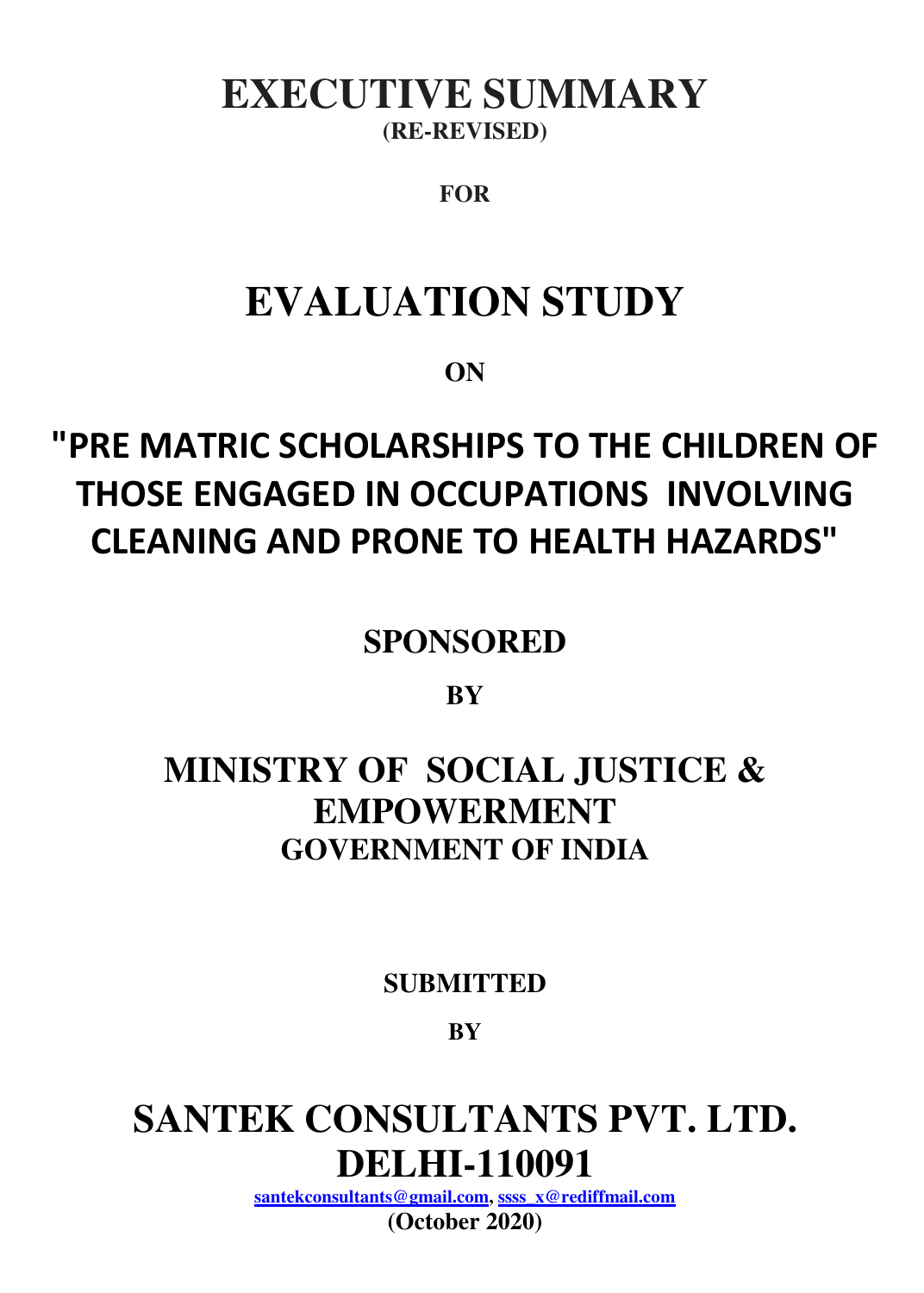### **LIST OF CONTENTS**

| <b>CHAPTER</b> | <b>PARTICULARS</b>              | PAGE NO. |
|----------------|---------------------------------|----------|
| NO.            |                                 |          |
|                |                                 |          |
|                | <b>EXECUTIVE SUMMARY</b>        | $1 - 7$  |
|                | <b>The Scheme</b>               |          |
|                | <b>Study Design</b>             |          |
|                | <b>Key Study Findings</b>       |          |
|                | <b>Suggestions and Feedback</b> | 5        |
|                | <b>Recommendations</b>          | 6        |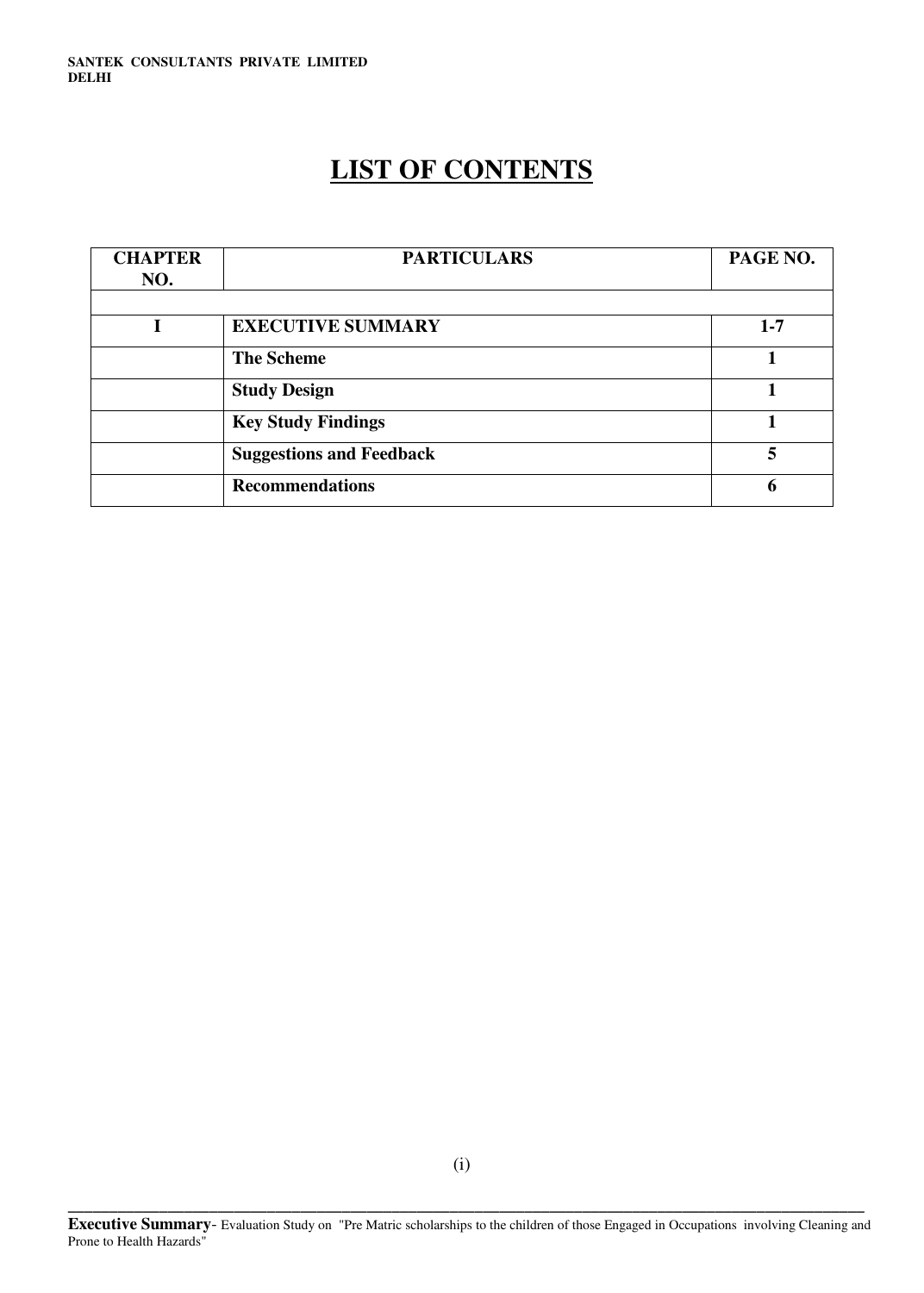### **EXECUTIVE SUMMARY**

#### **The Scheme**

The Government of India is implementing the Scheme of Pre-Matric Scholarship to children of those engaged in 'unclean' occupations since 1977-78. Under the scheme, 100% central assistance is provided to State Governments/UT Administrations from the Government of India for the total expenditure under the Scheme, over and above their respective Committed Liability. The level of Committed Liability of respective State Governments/ Union Territory Administrations for a year is equivalent to the level of actual expenditure incurred by them under the scheme during the terminal year of the last Five Year. The current version of the scheme is known as Scheme of Pre-Matric Scholarships to the Children of those Engaged in Occupations Involving Cleaning and Prone to Health Hazards (as notified by the Ministry of Social Justice and Empowerment letter no.11014/04/2017-SCD-V dt. 2<sup>nd</sup> April 2018).

#### **Objective of the Scheme**

The objective of the scheme is to provide financial assistance to children whose parents/ guardian belongs to one of the following categories, to pursue Pre-matric education :

- i. Persons who are Manual Scavengers as defined under section  $2(1)$  (g) of Manual Scavengers Act 2013
- ii. Tanners& Flayers
- iii. Waste pickers and
- iv. Persons engaged m hazardous cleaning as defined in Section 2(1) (d) of Manual Scavengers Act 2013

As per the guidelines of the Ministry the value of Scholarship and Ad-hoc Grant is :

- **For Hostellers :** The students as hostellers will be covered from class III to X. The rates of scholarships are Rs. 700/- per month for 10 months
- **For Day Scholars:** The students as day scholars will be covered from Class I to Class X. The rates of scholarships are Rs. 225/- per month for 10 months
- **Ad-hoc Grant:** Adhoc grant of Rs. 750/- per student per annum to all day scholars and Rs. 1000/- per student per annum to hostellers would be admissible.

#### **Study Design**

For the Study, Ministry had identified the States of Maharashtra, Gujarat, Odisha, Tamil Nadu, Mizoram, Himachal Pradesh and Uttarakhand from the 5 Zones of the country for in-depth study. The Sampling Frame was the various stakeholders concerned with the Scheme, from these selected states. The reference year for study as well as sampling unit selection was FY 2018-19. A survey was undertaken for collection of both Primary as well as Secondary data in the sample states during the months of January and February 2020.

#### **Key Study Findings**

The salient findings of the study / survey are as follows :

- **Financial Progress :** Gujarat received Central Funding only till 2014-15 and thereafter it has been continuing the scheme from the State's own resources / budget (as per clause of committed liability). Himachal Pradesh received Central Funding till 2018-19. Mizoram received Central Funding till 2016-17 and stopped continuation thereafter, Uttarakhand received Central Funding till 2014-15, continued the scheme in 2015-16 from its own resources and stopped continuation thereafter. Odisha received Central Funding till 2015-16 and is continuing the Scheme from the State's own resources / budget (as per clause of committed liability). Tamil Nadu has not received any Central Funding since 2014-15 and is managing the scheme from the State's own resources / budget (as per clause of committed liability). Maharashtra did not implement the scheme in the years 2017-18 and 2018-19, and did not provide any other details. The States of Uttarakhand & Mizoram also did not implement this scheme in FY 2018-19 as they neither receive any aid / assistance from the Ministry nor did they utilize the State's own financial resources / budget for implementation
- **Physical Progress :** As per the State Government of Gujarat, total students enrolled in FY 2018-19 and getting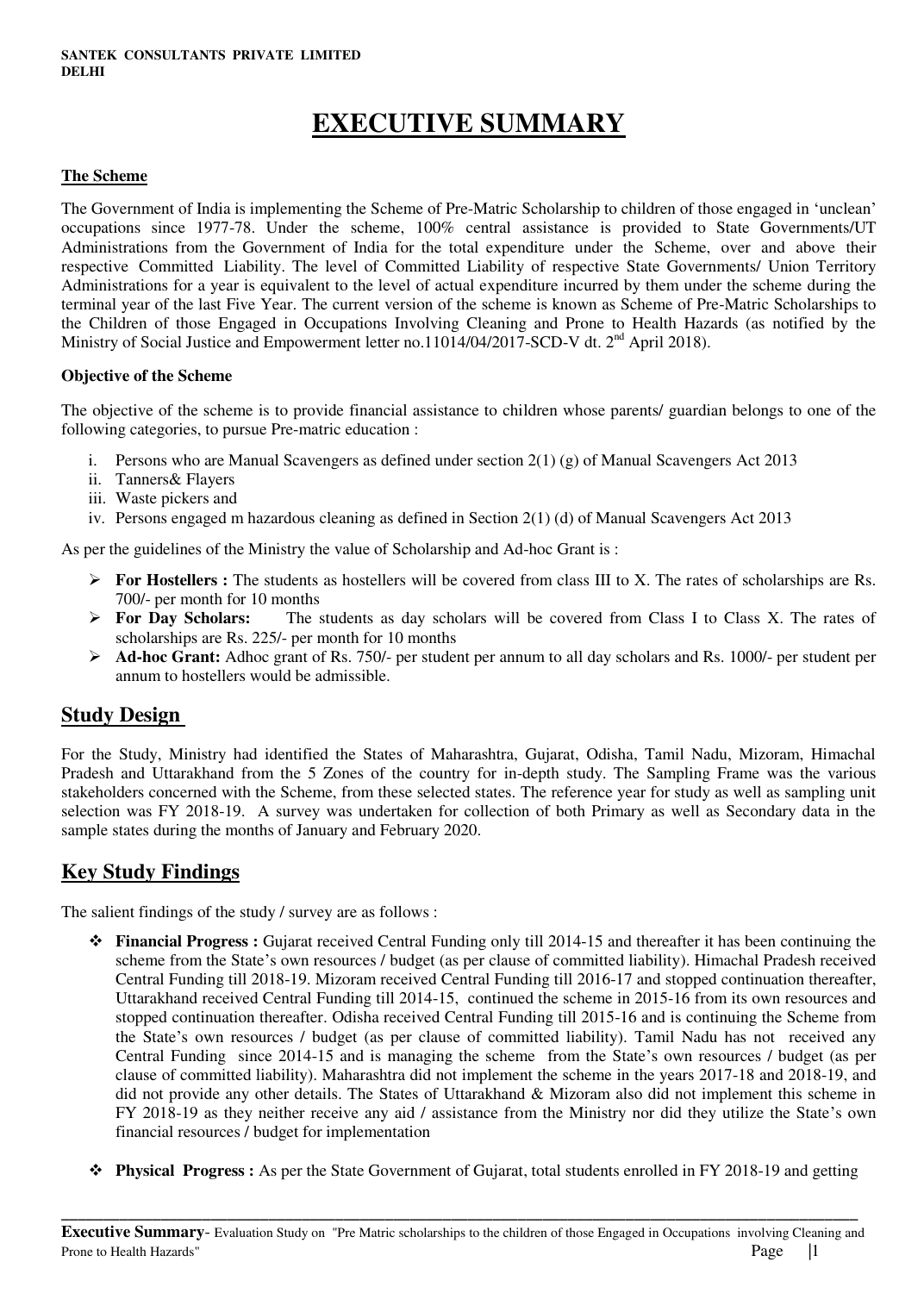the scholarship were 10,481,888, out of which 5,653,619 were males and 4,828,269 were females. In Himachal Pradesh the number of beneficiaries in the year 2017-18 were 2,284 and in the year 2018-19 these were 1,761. In Odisha the beneficiaries during the year 2018-19 were 536 and in Tamil Nadu the number of beneficiaries during the year 2018-19 were 38,916. In Mizoram, Uttarakhand and Maharashtra there were no beneficiaries for the FY 2018-19 as the scheme was not implemented at all

- $\bullet$  Of the various institutions whose beneficiaries were surveyed almost 96.8% were government / aided while 3.2% were private approved schools
- $\div$  Of the various institutions whose beneficiaries were surveyed 27.9% were in Urban areas and 72.1% in Rural areas
- $\triangleleft$  About 70.1% of the institutions felt that payment of scholarship and allowances directly to student's accounts has had a positive impact on the enrolment of students
- About 29.2% of the institutions confirmed that support was provided to the students by educational institution NSKFDC for applying for the scholarship
- $\hat{\cdot}$  In none of the surveyed states, applications are being taken online directly filled by students / applicants / beneficiaries. The students are filling forms which are submitted to the schools in Gujarat and the school is uploading the details online for consideration of higher authorities
- $\triangle$  About 52% of the schools are providing free facilities / access to computer and internet to encourage and assist students in enrolling for the scholarship
- $\triangleleft$  Attendance marking is done physically in all surveyed schools
- **Enrolment/ on line processing :** States are not maintaining any separate data w.r.t Status of enrolment of students from the target communities (male and female), their percentage, target communities. Infact, this itself is a major constraint in identification of eligible beneficiaries. Only lists of beneficiaries who are being provided scholarship under this scheme is being maintained at local institution / school level or district level. Surprisingly, in Odisha, many schools themselves do not have details of students being provided scholarships.
- **Process of identification and enrolment of eligible beneficiaries from the target group :** It is pertinent to mention that every surveyed state has a different procedure of identification and enrolment of the eligible beneficiaries. Most important aspect of less number of enrolment of the students under the scheme is that, the states donot have clear understanding of the scheme and the schemes implementation. Each of the state has its own set of guidelines and procedures of implementation. In almost all the states this scheme is mostly for the SC category of students and not for other caste students whose parents are engaged in unclean or hazardous activities. The States have shown ignorance to the fact that it a scheme under which the beneficiary can be of any caste including general category or OBC category or any other caste category of the state. The most important aspect of the scheme is the Guardians should be engaged in unclean or hazardarous activities (4 activities as mentioned in the scheme) and they can belong to any caste. Another important aspect which the states are ignoring is that the disabled students are also eligible to take scholarship under the scheme and there is a special provision for them. On Receipt of the instruction from the Higher (State Level) Authorities the scheme is announced to enable students for filling up the scholarship form
	- In Himachal Pradesh the scholarships forms are provided through the schools along with which various documents are to be enclosed, for verification / Identification / selection and enrolment of eligible beneficiaries. These include Aadhaar Card, Bonafide caste certificate issued by Government of Himachal Pradesh, Bank account passbook copy, Unclean occupation certificate provided by GP pradhan / Gram Panchayat, Candidates identified by the Panchayat local body, Caste and home survey of the beneficiaries
	- $\checkmark$  In Tamil Nadu the papers / documents utilized for identification / enrolment of eligible beneficiaries are Resident certificate, Aadhaar certificate, Occupation certificate of parents /guardians (from companies/ organizations for whom working), Parent working certificate (issued by Tanneries), Income certificate Issued by Tehsildar, Parent working certificate - issued by Village Administrative Officer (VAO)
	- $\checkmark$  In Odisha papers / documents utilized for identification / enrolment of eligible beneficiaries are Caste certificate, Occupation certificate, Income certificate, Adhaar card, Bank Account pass book, Ration card, Resident certificate.
	- In Gujarat while the applications are taken online (student fill up the form and submit to school then school upload it on Gujarat Govt. Portal), the papers / documents utilized for identification / enrolment of eligible beneficiaries are Income certificate, Caste certificate, Bank account details, Aadhaar card, Birth certificate, Occupation certificate, Ration card, Certificate Issued by GP secretary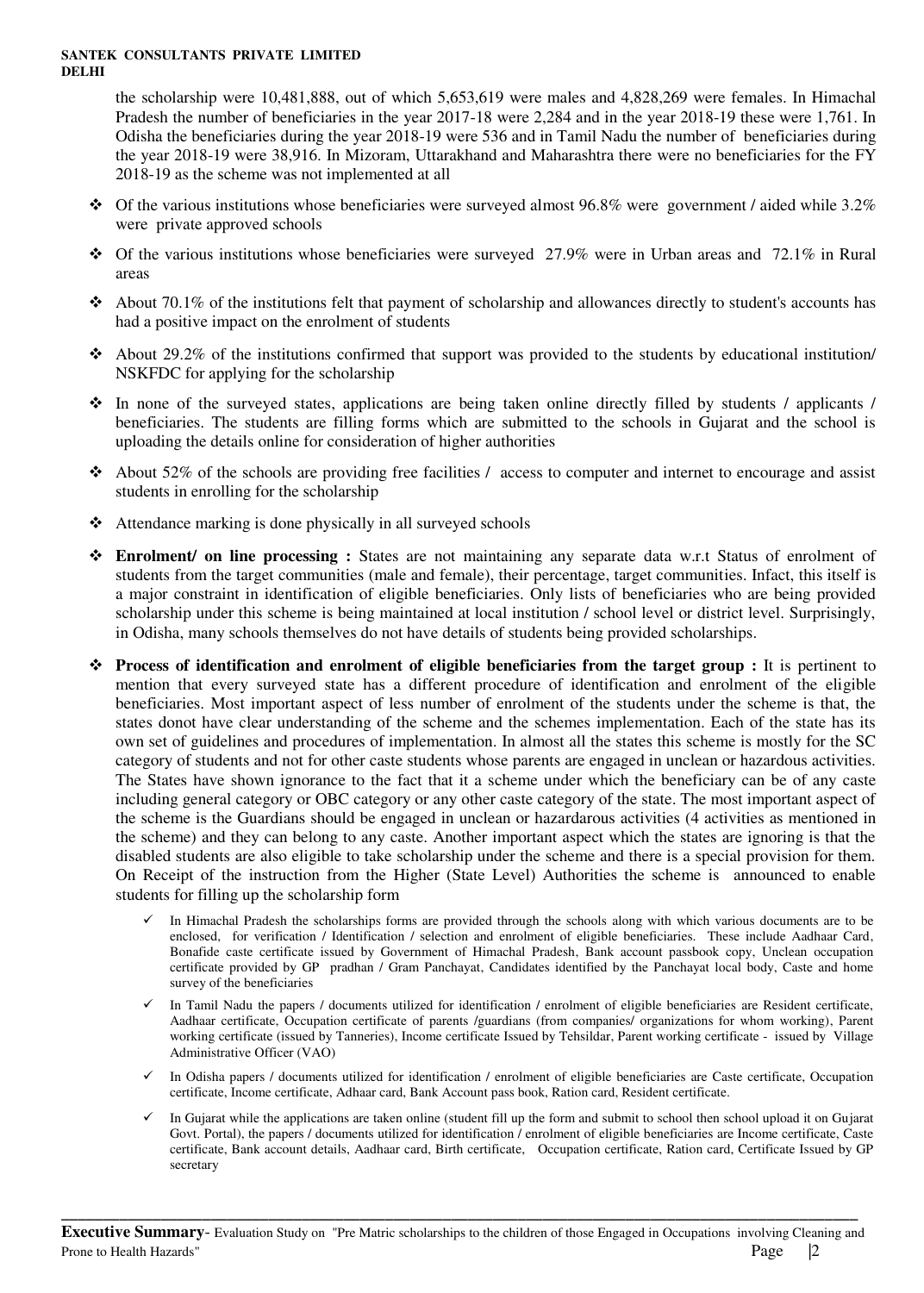- **Problems being faced in identifying students who are offspring of tanners and flyers, waste pickers and persons engaged in hazardous cleaning. :** In the scheme there is no proper definition of the tanners and flyers, waste pickers and persons engaged in hazardous cleaning. There is a lot of confusion among the officials at various levels regarding, who can be the actual beneficiaries of the scheme. Most of the officials understand Manual scavengers and they are very sure that this category of guardians is reducing and is almost negligible in their state or in their district, so there are very less number of beneficiaries. They give importance only to this aspect or category and not on the other 3 categories which are mentioned in the scheme. In urban areas, the Safai-Karamcharis of the Municipalities, nagar-palikas, etc. (who are getting government salary or are enrolled with the municipalities as safai-karamcharis) are taking the benefit under the scheme. The rest of the poor who are engaged in waste picking are not considered as they hardly have any proper documents for getting the benefit. The poor who are engaged in hazardous works in factories or in industries (like cement, mining, steel, etc which have hazardous conditions or hazardous environment) are also not considered under the scheme due to the poor understanding of the scheme by the implementing officials of the scheme. Another problem being faced in the identification of the students is that the guardians are not coming up to fill the forms, as most of them are illiterate and have to fend themselves by undertaking labour work through daily wages. They cannot skip the work to complete the formalities of the school or for filling the forms. In most of the cases the parents have to do lot of running around various offices for getting the certificates and fulfilling the formalities. Due to this they loose many working days and are reluctant to fill the forms. In some cases the school teachers visit the homes of the students and try to facilitate the parents with filling up of the forms, but in the paucity of the proper documents, the teachers are also helpless (even though they are convinced that the students and needy and are eligible to get the benefit under the scheme.
	- In Himachal Pradesh problems are being faced. Since some of the certificates desired for assessing the occupation of parents / guardians are not standardized, therefore it is a constraint especially for those who are unable to procure unclean occupation certificate from some specified authorities. Many a times their parents are unable to procure requisite documents for evidence in time. Another barrier which has been observed is that many children & or their parents are hesitant to declare /make public their occupation to community / school management & school children.
	- $\checkmark$  In Tamil Nadu eligible children available under this scheme are mainly from Tanners as there are a number of tanneries in Vellore and nearby districts. These tanneries do not have any specified format of occupation certificate, therefore sometimes it is difficult to assess the genuineness of these certificates. Other categories are hardly available and there is no database of such categories.
	- In Odisha there are no guidelines for waste pickers so hardly any child is enrolled in this category. As in other states social stigma is also a barrier in Odisha due to which many eligible beneficiaries are not opening out regarding occupation of their parents & thus not opting for this scholarship. Getting occupation certificate is a problem here.
	- In Gujarat no verification is being done for assessing the claim of a child's parent being engaged in unclean occupation. Generally and parent self declaration is taken regarding the parent being a tanner of a flayer.
- **Migration to online processing of disbursal of scholarships :** While Gujarat has more or less migrated to online processing of disbursal of scholarships, the other states are still in the process. Therefore in other states most of the applications are still taken physically / manually
- **→** Provision of unique ID to eliminate possibilities of duplication and false claims : All states have reported that they are giving a unique ID in order to eliminate possibilities of duplication and false claims
- **Support provided to the students for applying for the scholarship- whether on line applications are accepted especially in rural areas :** Only in Gujarat state adequate effort is being made to enroll as many beneficiaries as possible, but in other states more efforts are desirable
- **Shifting of scholarship to Parents/ guardians account (logistic problem):** In most of the States, students accounts have been opened, only in few cases scholarship is being transferred into guardians account. The only problem the students and the guardians are facing is not opening of the Zero balance accounts. The banks are not inclined to open zero balance accounts and the students are required to maintain a minimum balance of Rs 500 or Rs 1000, which the students and guardians hesitate on. The guardians are of the opinion that full funds should be withdrawn and the accounts should not get deactivated if no transaction is done
- **Encouragement and assistance to children through NSKFDC in enrolling for scholarship, by providing access to computer and internet:** No role of NSKFDC has been reported
- **Provision for renewal of scholarships online :** There is No provision for renewal of scholarship online
- **\* Renewal percentage :** Renewal percentage is not really an issue as all those who are getting scholarship would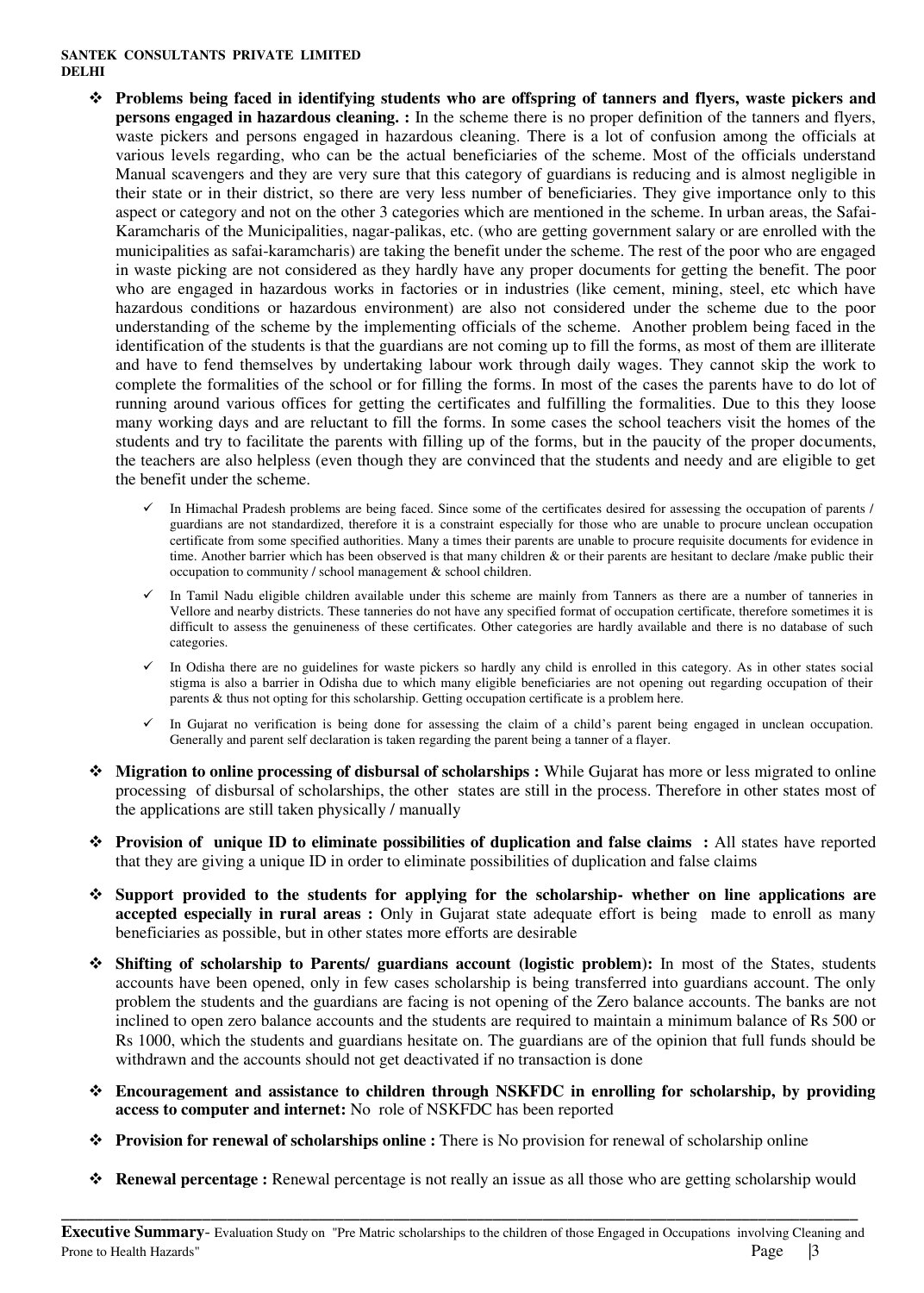certainly want to renew given an opportunity. Problem is that the states are not sure whether the scheme will be available in all the years, due to committed liability concept

- **Registering of beneficiaries on the portal with full details of their accreditation, fee structure etc. duly vetted by concerned regulatory authority of the States/UTs :** Large scale online processing is done only in Gujarat and in other states it is still in initial stages. Overall in 49.3% cases online registration has been reported
- **Payment/Mode of Disbursal of Scholarship :** As per the respondents, each of the state governments are following different process for release of funds to the districts, institutions and beneficiaries In Gujarat in almost all of the cases DBT is being done. In Tamil Nadu and Himachal Pradesh, in almost all of the cases DBT is being done. In Odisha in most of the cases DBT is being done while in remaining cases payment is made through cheque or cash or otherwise. Overall in 84.4% cases DBT is being done ( to students accounts and parents accounts combined)
- **DBT of scholarship and annual grant etc. to students :** In Gujarat in most of the cases DBT is being done to beneficiaries'/ students account directly. Only in those cases where the beneficiaries are too small and do not have accounts in their own name, the DBT is done to their parents' account. In Tamil Nadu all disbursements are done by DBT to the students' account only. In Himachal Pradesh almost all disbursements are done by DBT to the students' account except in few cases
- **Periodicity of release of scholarship and allowances:** Periodicity of release in majority of the cases 82.5% is irregular. In none of the states monthly release has been reported
- **Timely release of scholarship / ad-hoc grants / additional allowance :** Strictly speaking timely means monthly i.e. the beneficiary student should get the scholarship every month to take care of his expenses specifically related to educational and related needs. However, this is not happening at all anywhere in the surveyed states
- **Sufficiency of scholarship & other allowance amount:** Only 39% of the respondents feel that the amount is sufficient for meeting basic needs of beneficiaries to continue his / her study, while remaining feel that the amount is too less
- **Impact of scholarship in continuing further studies & dropout rates:** 72.7% respondents feel that scheme has enabled students to continue further studies at post matric level & considerably reduced dropout rates
- **Inspection and Monitoring of the scheme :** None of the states have reported to have an integrated IT enabled monitoring mechanism in place to monitor physical and financial performance of the scheme. Since the amount is released only once, so maybe they are still not feeling the need for the same or are yet to get serious about creating / providing such facility
- The States/ Union Territories are not maintaining year wise details of students receiving scholarship, indicating district wise school/ college/ institute with complete address, government or private, class/ course, gender and new/ renewal scholarship, centrally. At the state level data is only available for total numbers and total amount, but for lower level detailed data / information, one has to go to the district and in some cases school level
- $\bullet$  None of the States have been able to demonstrate that they are placing relevant physical and financial details on their official website/ Scholarship portal, easily accessible to all including public and common man
- ◆ NSKFDC have denied receiving any reports on quarterly basis w.r.t data of beneficiaries and expenditure under the scheme, regularly in the form of Quarterly Progress Report, by respective States/ Union Territories implementing the scheme
- NSKFDC has denied making any efforts whatsoever to submit the Quarterly Progress Report to Govt. of India
- Some system of Grievance Redressal seems to be in place in state of Himachal Pradesh, while the rest of the states have not been able to provide details of any designated Grievance Redressal Officers (GROs) at the State/ District level
- **Satisfaction with Current Scheme :** Majority of the respondents are Satisfied with the current scheme. Almost one fourth of the respondents were not satisfied with the scheme, as the scheme is not fully understood by the implementers and the schools find it very difficult to identify the actual beneficiaries and convince the guardians to bring so many certificates under the scheme every year. Further no proper guidelines are given by the State governments regarding who can be the beneficiary under the scheme.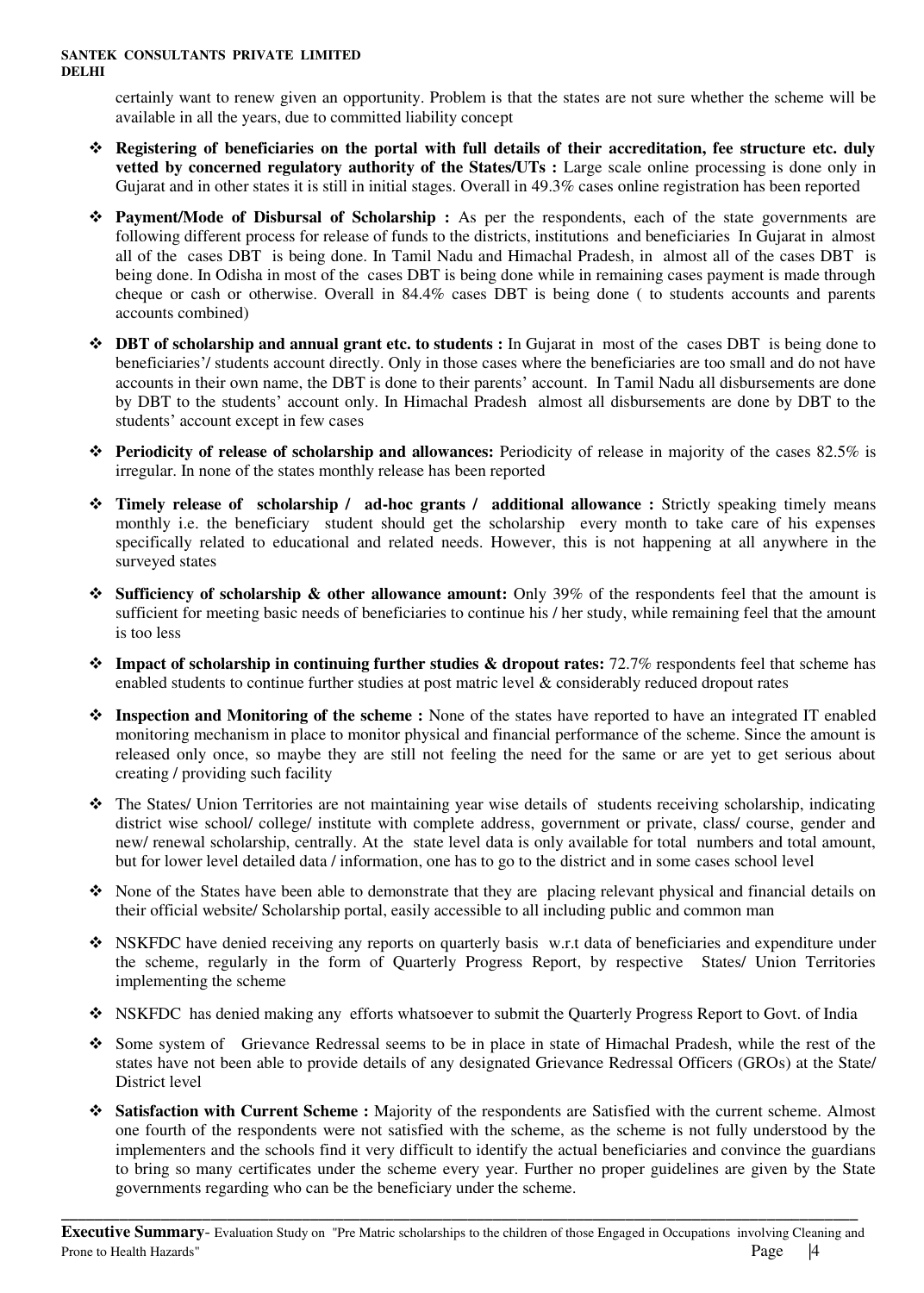Following are the key conclusions of this study :

- $\cdot \cdot$  From the initial observation of the physical and financial progress / achievements of the scheme in the last 10-15 years, it can be concluded that the scheme seems to have shrunk drastically both in physical as well as financial terms. In the year 2006-07 the total funds released under the Scheme were Rs 2025.2 Lakhs and the corresponding beneficiaries were 655,700; In the year 2012-13 the total funds released under the Scheme were Rs 999.95 Lakhs and the corresponding beneficiaries were 454,490 while in the year 2018-19 the total funds released under the Scheme were Rs 311.96 Lakhs and the corresponding beneficiaries were 1,836. There is a significant fall in the funds released and the number of beneficiaries.
- $\hat{\bullet}$  As regards the fund flow mechanism from centre to states, it has been observed that normally the funds are transferred only once in a year generally for the whole year.
- $\bullet$  In the scheme the task of awareness generation has been assigned to NSKFDC, but they have denied having any knowledge about the same.
- $\hat{\mathbf{v}}$  There is lack of clarity w.r.t selection of beneficiaries as well as w.r.t the definition of the various categories from which beneficiaries are to be selected.
- In Gujarat, Odisha this scheme has been limited to SC children / beneficiaries only, as if this scheme is exclusively meant for SC children only.
- In Himachal Pradesh this scheme has been by and large limited to Mandi District mainly, while it can find beneficiaries in other districts also.

#### **Suggestions and Feedback**

Some suggestions / feedback given by State Governments for Strengthening the Scheme are as follows :

- Almost all the states have given a feedback that they strongly feel that GoI should take more interest to expand the coverage under this scheme and its efficacious continuity. They also feel that the confusion related to implementation of this scheme as per guidelines of 'Committed Liability Computation Formula', need to be soughted out as soon as possible and there should be clear cut definition / formula for assessing the committed liability to avoid any dispute/s between the states and the centre regarding the amount of 'Committed Liability'. For example on case of Maharashtra their committed liability is Rs. 20.70 cr, whereas the GoI feels that it is Rs. 27.80 cr. Since this confusion has not been soughted out, therefore the State of Maharashtra has not been able to take the benefit of this scheme for the FY 2017-18 and 2018-19
- **Gujarat :** The state government feels that the Committed Liability Concept should be done away with or kept at a very low level [ratio of 75:25(Central / State)]. The schools / institutions have expressed that they should also be kept in loop w.r.t all scholarship issues whether it is finalization, disbursement, amount disbursed, etc. They feel that in the current process the schools do not come to know when the amount has been disbursed, how much has been disbursed, etc. They have suggested that a confirmation mail should be sent to schools as soon as the amount is released to the students by DBT. Amount should be paid on monthly basis at the beginning of each corresponding month. Even if it is released yearly then it should be released at the beginning of the year. Complete guideline of the scheme should be made available to all parents/guardians of eligible children and issues should also be discussed during parent teacher meetings. Increased Awareness is desirable to be given to school level & parent of such community.
- **Himachal Pradesh : S**tate government has refrained from providing any significant comments regarding the scheme & its implementation. However, w.r.t Awareness generation, more efforts should be made by Department – District level- Block- Panchayat notice board, school notice board, PTA meetings, Morning assembly–Mahila Mandal–Local News Paper. State further suggests that concept of Committed Liability of State should be done away with & scheme should be genuinely a 100% Centrally sponsored scheme. They felt that there is a need to advertise the scheme in local newspaper and local TV channels along with clear-cut details about critical dates, etc., and in other public places and local bodies so as to ensure wider publicity. Scholarships should not only be released timely both by GoI & State Government, but also released on monthly basis, every month. Increased Awareness is desirable to be given to school level & parent of such community.
- **Mizoram :** The state government strongly feels that the Sanction should be accorded as and when the proposals are submitted by respective state Government / Union Territory Administration in order to disburse the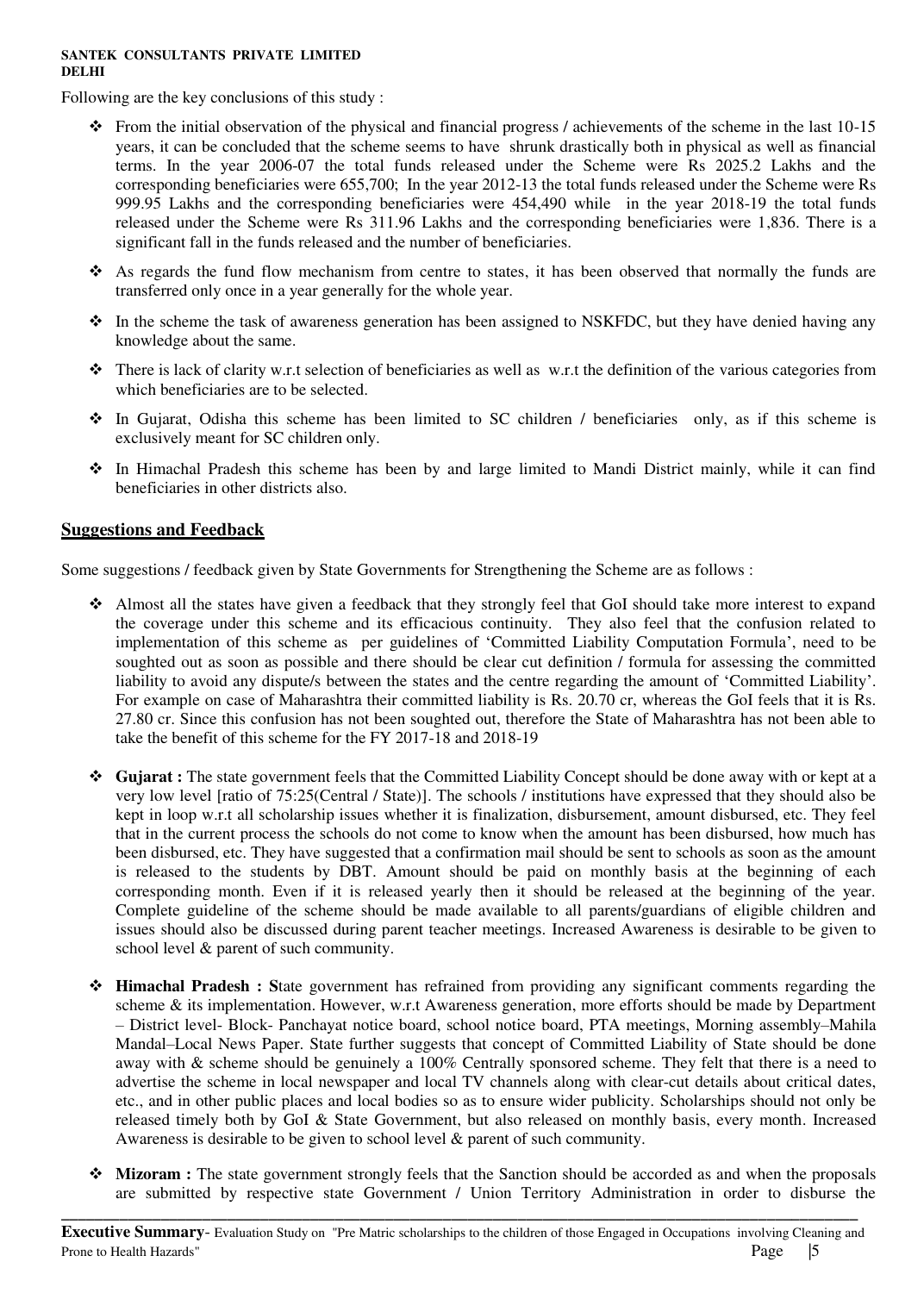scholarship amount in time. The suggestions / modifications for making the implementation of the scheme more efficacious, are Awareness generation : Concerned Ministry may announce opening of the scheme well in advance , So as to give wide publicity in time by the state Government, Transparency : Payment may be made through public Financial Management System (PFMS) for Information and Transparency, Functioning and strengthening of the Grievance Redressal Officers : Grievance Redressal mechanism may be initiated in the state level as well as in the concerned Ministry, Committed Liability Concept : Committed liability of Respective state Government / Union territory Administration may be removed from the state due to financial problem, Need to adopt any other sharing pattern for better and smooth implementation of the scheme : The current Pattern is quite satisfactory for better and smooth implementation of the scheme

- **Uttarakhand :** The state government feels that the Committed Liability Concept should be done away with or kept at a very low level.
- ◆ **Odisha :** The state government feels that the Committed Liability Concept should be done away with or kept at a very low level [ratio of 75:25(Central / State)]. They felt that there was a need to advertise the scheme in local newspaper and local TV channels along with the clear-cut details about the critical dates, etc., and in other public places and local bodies so as to ensure wider publicity.
- **Tamil Nadu :** The state government has refrained from providing any significant comments regarding the scheme and it implementation. However, w.r.t Awareness generation : more efforts should be made by Department – District level- Block- Panchayat notice board, school notice board and Morning assembly – Mahila Mandal – Local News Paper. They also felt that there was a need to advertise the scheme in local newspaper and local TV channels along with the clear-cut details about the critical dates, etc., and in other public places and local bodies so as to ensure wider publicity. The state further suggests that concept of Committed Liability of State should be done away with & scheme should be genuinely a 100% Centrally sponsored scheme.

#### **RECOMMENDATIONS**

Some recommendations based on the survey undertaken and feedback is being provided below :

- There is an urgent need to first reformulate the scheme such that the scheme clearly lays down the role of various stakeholders and agencies involved in implementation of the scheme. Some role has been provided to NSKFDC, while the corporation denies even the knowledge of this role. All confusions should be resolved immediately and if at all some role is provided to NSKFDC, then it should be ensured that they are doing their bit in a thorough professional manner.
- The definition of categories of Flayers, Tanners, and Waste Pickers should be clear.
- $\bullet$  Definition of occupation per se should also be clear, for example sweeping and swabbing is done commonly in every home, but that does not mean that all those who are doing this sweeping and swabbing can be considered for this scheme.
- Concentrated efforts are required at all levels of every state to identify and listing such category of people and make them aware of the provision under this scheme.
- $\bullet$  More and more efforts are required for awareness generation of the various stakeholders, more specially those involved in implementation. For example in Gujarat this scheme is being considered only for SC families / students, while others are also eligible, if they fall under the category of unclean occupation.
- \* Proposals for the next year should be sought in previous year, such that the funds could be released right in the beginning of the year to the states as well as students.
- $\bullet$  As per our understanding the scheme has been conceptualized for making payments to the students on monthly basis and not on yearly basis. Therefore, process should be so oriented that the funds are released to all students on monthly basis, to enable students and their families to utilize these funds on monthly basis for their needs.